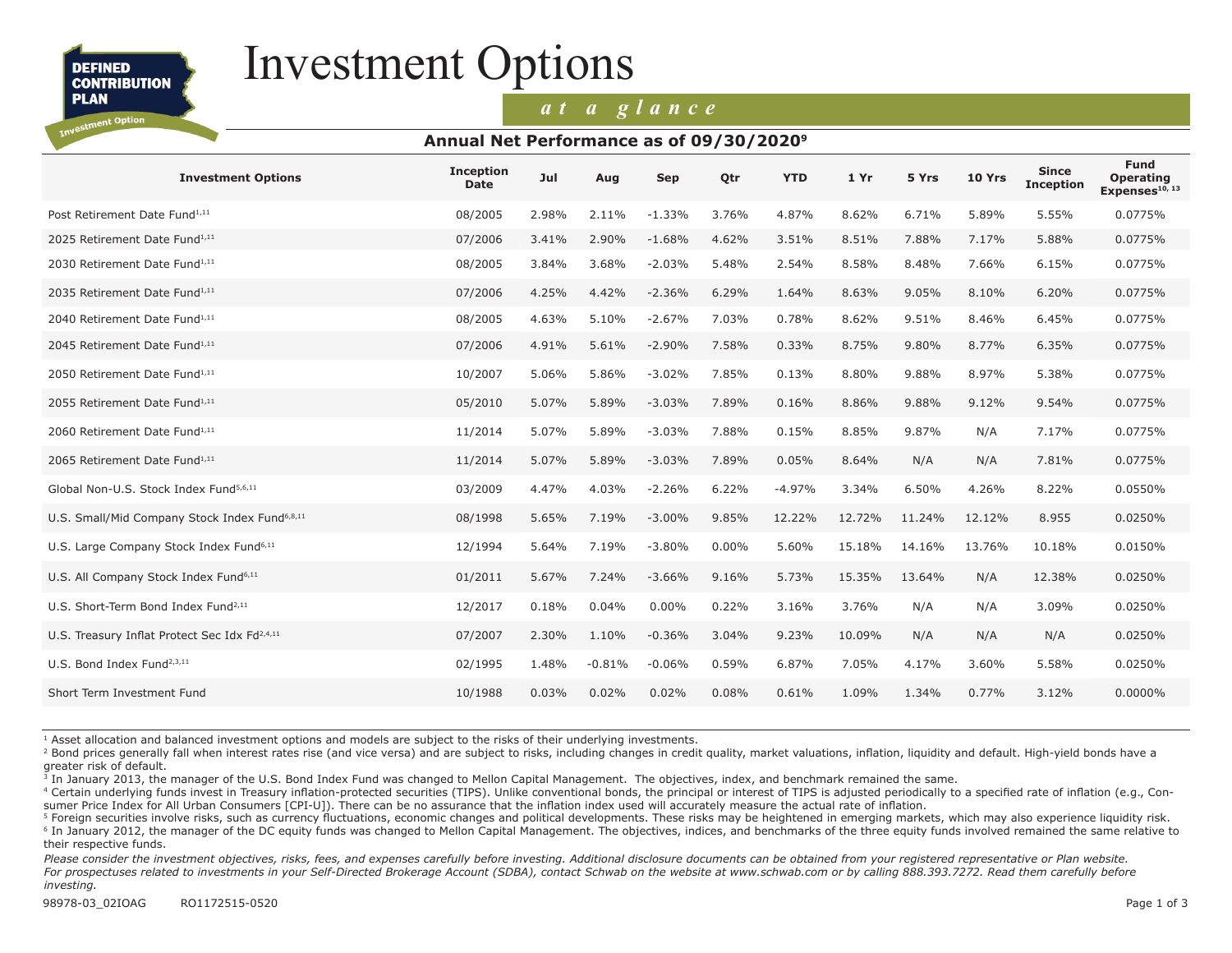

# Investment Options

### *at a glance*

#### **Asset Allocation Funds1**

**Retirement Date Funds** - The funds seek to provide for retirement outcomes consistent with investor preferences throughout the savings and drawdown phase based on quantitatively measured risk that investors, on average, may be willing to accept. The funds will be diversified across global asset classes, with allocations changing over the investment horizon to become more heavily oriented toward debt and debt-like securities, on the premise that individuals investing for retirement desire to reduce investment risk in their retirement accounts as their retirement date approaches. The date in a target date fund's name is the approximate date when investors are expected to start withdrawing their money (generally assumed to be at age 65). The principal value of the fund(s) is not guaranteed at any time, including at the time of the target date and/or withdrawal.

#### **Bond Funds2**

**U.S. Bond Index Fund3** – The objective of the U.S. Bond Index Fund is to track the performance of the Barclays Capital U.S. Aggregate Index. In meeting this objective, the Fund may invest in securities (including those issued through private placements) and a combination of other collective funds that together are designed to track the performance of the Bloomberg Barclays U.S. Aggregate Bond Index.

**U.S. Short-Term Bond Index Fund** - The Fund's investment objective is to seek to track the performance of the Bloomberg Barclays U.S. 1-3 Year Government/Credit Index ("Index"). In meeting this objective, the Fund may invest in securities (including those issued through private placements) and a combination of other collective funds that together are designed to track the performance of the Index. The Fund will principally invest in other affiliated bank collective funds, debt securities of U.S. corporations, and the U.S. government, its agencies and instrumentalities, including mortgage-related and asset-backed securities.

**U.S. Treasury Inflation Protect Sec Idx Fd<sup>4</sup>** - To track the performance of the U.S. inflation-linked government bond market (otherwise known as Treasury Inflation Protected Securities, or "TIPS").

#### **International Stock Funds5**

Global Non-U.S. Stock Index Fund<sup>6</sup> - The Fund seeks to track the performance of the MSCI All Country World Index (ACWI) ex-U.S. Index ("Index"). In meeting this objective, the assets of the Fund may be invested in securities, and a combination of other collective funds that are designed to track the performance of such Index. The Fund will principally invest in a combination of other affiliated bank collective funds, equity securities, and derivatives, including common stock of foreign companies, depository receipts, financial futures, and over-the-counter derivatives that represent developed and emerging market equity securities.

### **Large Company Stock Funds**

**U.S. Large Company Stock Index Fund<sup>6</sup>** - The strategy seeks to replicate the performance and characteristics of the S&P 500® Index7 with minimal tracking error. Mellon Capital uses full replication to construct the portfolio, holding each security in the index in its proportionate weight. This method limits the need for rebalancing and substantially reduces transaction costs relative to other indexing methods.

**U.S. All Company Stock Index Fund<sup>6</sup>** - The strategy seeks to replicate the performance and characteristics of the Broad Market Index with minimal tracking error. Mellon uses full replication to construct the portfolio, holding each security in the index in its proportionate weight. This method limits the need for rebalancing and substantially reduces transaction costs relative to other indexing methods.

#### **Mid-Sized Company Stock Funds8**

**U.S. Small/Mid Company Stock Index Fund6,8** - The U.S. Small/Mid Company Stock Index Fund seeks to match the performance and overall characteristics of the Dow Jones U.S. Completion Total Stock Market Index<sup>SM</sup> in a risk-controlled, cost-effective manner. The Funds approach to quality indexing aims to minimize tracking error, manage transaction costs, and replicate the majority of the index and sample from the remaining smaller securities.

#### **Money Market Funds**

**Short-Term Investment Fund** - The Short-Term Investment Fund seeks to achieve the highest current income consistent with maintaining liquidity and safety of principal. *You could lose money by investing in a money market fund. Although the fund seeks to preserve the value of your investment at \$1 per share, it cannot guarantee it will do so. An investment in the fund is not insured or guaranteed by the Federal Deposit Insurance Corporation or any other government agency. The fund's sponsor has no legal obligation to provide financial support to the fund, and you should not expect that the sponsor will provide financial support to the fund at any time.*

#### **Self-Directed Brokerage Account**

The Self-Directed Brokerage Account (SDBA) allows you to select from numerous investment options for additional fees. The SDBA is intended for knowledgeable investors who acknowledge and understand the risks associated with the investments contained in the SDBA.

<sup>7</sup> S&P 500® Index is a registered trademark of Standard & Poor's Financial Services LLC, and is an unmanaged index considered indicative of the domestic Large-Cap equity market.

<sup>&</sup>lt;sup>8</sup> Equity securities of small- and medium-sized companies may be more volatile than securities of larger, more established companies.

<sup>&</sup>lt;sup>9</sup> The average annual and calendar year returns for the institutional funds reflect actual total returns for each fund. Administrative fees and fund operating expenses will reduce the overall rate of return. Past performance is not an indication of future investment results. Due to cash flows, your actual return may vary.